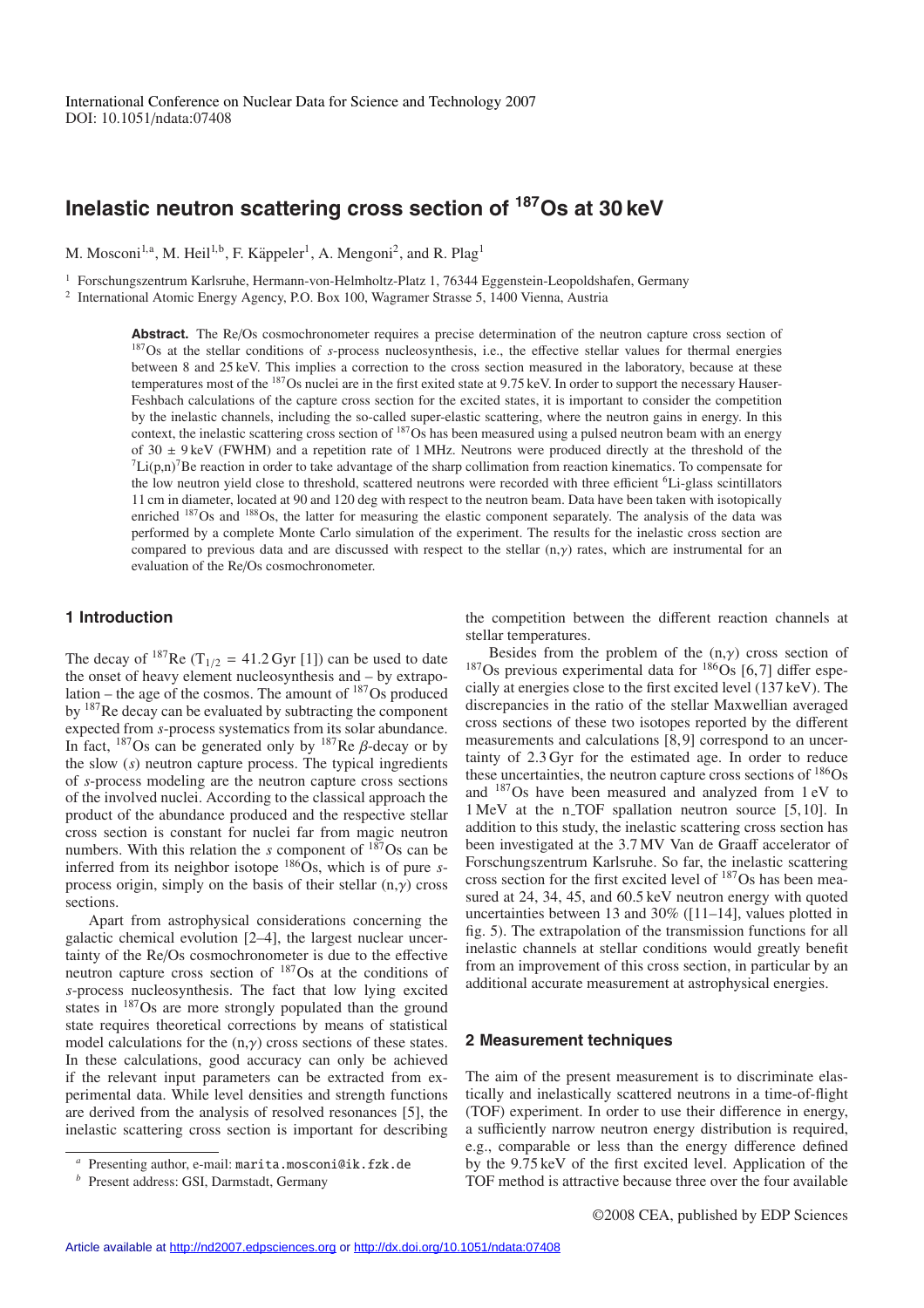

**Fig. 1.** Sketch of the experimental setup (not to scale). The sample (15 mm in diameter and 1.6 mm in thickness) is mounted at a distance of 4 cm from the lithium target. The flight paths from the sample to the detectors are 26.1 cm and the neutron monitor is located 1.11 m from the target.



**Fig. 2.** Raw TOF data of 187Os taken with DET 1. The linear fit of the count rate to the left of the peaks has been used to define the timeindependent background. The first peak from the left is due to  $(p, \gamma)$ interactions in the slits of the analyzing magnet close to the lithium target. The second peak represents the  $\gamma$ -flash when the proton pulse hits the target; this peak overlaps with  $\gamma$ -rays from neutron captures in the sample. The next peak before the distribution produced by scattered neutrons stems from the  $5.9 \text{ keV}$  (n, $\gamma$ ) resonance in the aluminum of the sample canning, and the feature at channel 800 is due to  $(n, \gamma)$  reactions in the monitor.

measurements (at 24, 34, 45 keV) were performed by means of neutron filters, using deep interference minima in the cross sections of different materials [11–13], which allows one to produce quasi monoenergetic neutrons with an energy resolution of several keV from an originally continuous spectrum. Only one of the previous measurements was performed with a truly monoenergetic neutron beam [14]. This technique has the advantage to have a better identifiable elastic component and a cleaner background, although it is difficult to produce a narrow monochromatic neutron beam below 100 keV. The  $\left[1/(p,n)\right]$  Be reaction is best suited for its comparably large neutron yield at 30 keV.

## **3 Experimental setup**

The present measurement used the  ${}^{7}$ Li(p,n)<sup>7</sup>Be reaction at the threshold of 1.8811 MeV. A narrow neutron spectrum centered at 30 keV was obtained by keeping the proton energy within a range of 0.7 keV above the threshold. Since this was below the energy spread of the beam, part of the beam intensity of  $2 \mu A$ up to  $6 \mu A$  had to be sacrificed in order to get a sufficiently small FWHM for the neutron energy distribution.

The targets consisted of natural metallic lithium layers  $1 \mu m$  in thickness, which were evaporated onto silver backings to minimize background from energetic  $\gamma$  rays due to  $(p,\gamma)$ reactions. The neutron energy was measured via TOF by operating the accelerator in pulsed mode with a frequency of 1 MHz and a pulse width of 10 ns. The resulting energy distribution has been found to be essentially of Gaussian shape with a FWHM between 7.6 keV and 9.5 keV depending on the actual proton energy. Since this spread was slowly drifting between these limits with a time constant of several hours, the energy distribution was constantly monitored. In this way, it was possible to select runs with similar energy resolution.

At the reaction threshold, neutrons are emitted in a narrow cone in forward direction. Under the conditions of the present measurements the maximum emission angle was always below 14 deg. Neutrons were detected with <sup>6</sup>Li-glass scintillators. The monitor, which consisted of GS20 (NE908) 3 cm in diameter and 3 mm in thickness, was placed at a distance of 1.11 m from the lithium target. Scattered neutrons were recorded with three KG2 (NE913)  $6Li$ -glass detectors [15] 11 cm in diameter and 3 mm in thickness. The scintillators, mounted on 9823QKA Thorn EMI photomultiplier tubes, were placed outside the neutron cone at a distance of 26.1 cm from the sample at angles of 90 (DET1), 120 (DET2), and 270 deg (DET4) with respect to the beam axis (fig. 1).

The lithium target was surrounded by a lead ring in order reduce the  $\gamma$ -background from the target in DET1 and DET4. The  $187$ Os and  $188\,\mathrm{Os}$  samples used in the experiment consisted of isotopically enriched metal powder loaned from Oak Ridge National Laboratory. The samples were encapsulated in thin aluminum cans 15 mm in diameter and ∼1.6 mm in thickness and glued to a KAPTON<sup>©</sup> foil sustained by a carbon fiber frame outside the neutron cone. As indicated in figure 1 the samples were mounted at 45 deg at a distance of 4 cm from the lithium target.

The 188Os sample was included in the experiment for obtaining the spectrum from elastic scattering and an empty was used to characterize the ambient background. The data acquisition system was based on Flash Analog-to-Digital Converters (FADC) to digitize the detector signals with a sampling rate of 1 ns/channel.

#### **4 Data analysis and preliminary results**

The digitized data recorded with the FADC allowed us to implement a pulse shape analysis of every signal and also to perform a fast check of the neutron energy distribution.

During the entire experiment the neutron energy spectrum was continuously analyzed in time intervals from a few seconds to a few minutes depending on the counting statistics in the monitor detector. For every event the TOF, the integral over the signal, and the ratio between the area of the first 10 ns of the signal and the total integral were recorded. The latter information was used for a simple pulse shape discrimination to reduce the  $\gamma$ -background. In general,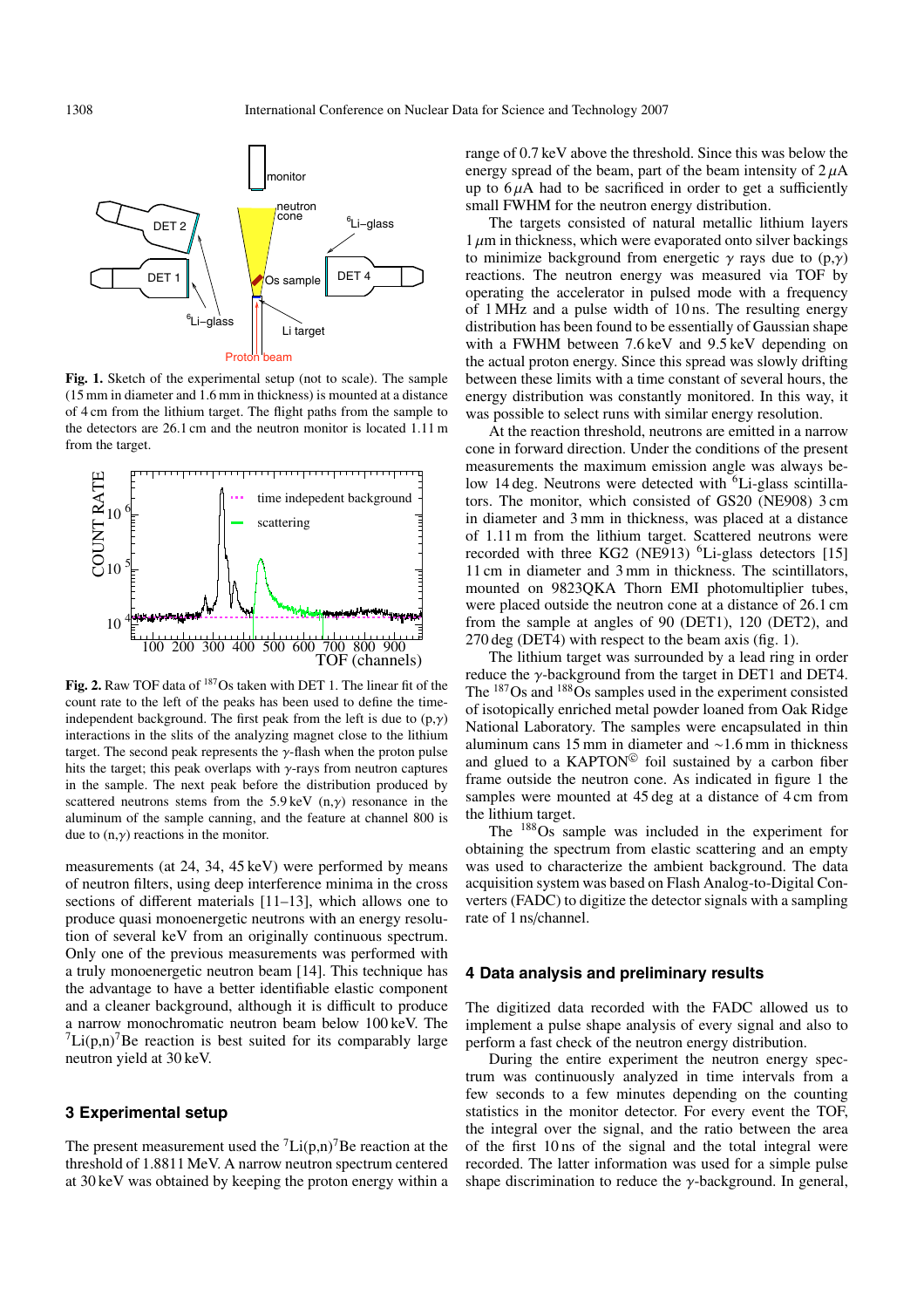

COUNT RATE

SL A U ID

TOF (channels)  $-8000 = 40$  $-600$  $^{\prime}400$ 400 420 440 460 480 500 520 540 560 580 Fig. 3. Top: The background subtracted TOF spectrum of <sup>187</sup>Os taken

with DET 1 and a fit to the data (reduced  $\chi^2 = 1.4$ ). Bottom: The residuals of the fit. The errors bars are mainly due to the systematic uncertainties resulting from background subtraction.

the detection of neutrons, which corresponds to an energy deposition of 4.8 MeV from the  ${}^{6}$ Li(n, $\alpha$ )<sup>3</sup>H reaction, produces a characteristic signal with a slower decay than the shorter shapes due to  $\gamma$ -rays.

Though the pulse shape analysis provides not a perfect separation between  $\gamma$ -rays and neutrons, the partial reduction was significantly improving the signal to background ratio. The remaining background components in the TOF spectra were:

- 1. the  $\gamma$ -flash generated by the impact of the proton pulse on the target (well separated from events due to scattered neutrons)
- 2. the  $(n, \gamma)$  events in the sample and (at larger TOF) in the monitor,
- 3. a constant time-independent background defined by the events prior to the  $\gamma$ -flash.
- All these backgrounds could be clearly identified (see fig. 2).

The time-independent background is affecting the scattering distribution the most and requires a correction of about 10%. Most background components listed above can derived from the measurement with the empty sample canning. The elastic scattering distribution from the count rate of the 188Os sample and the elastic plus inelastic distribution measured with the  $187$ Os sample are recorded with statistical uncertainties smaller than 1%. By combining runs with similar



Fig. 4. Top: The background subtracted TOF spectrum of  $^{187}Os$ taken with DET 4 and the corresponding fit (reduced  $\chi^2 = 1.4$ ). Bottom: The error bars of the residuals are mainly due to systematic uncertainties resulting from the background subtraction.

FWHM in neutron energy, comparison of the yields from the two samples yields a robust indication for the inelastic part, although the separation from the elastic peak is not clearly visible (see also ref. [10]).

The spectra recorded by the detector at 120 deg (DET2) exhibit the signature of moderation due the glue used in closing the sample cans. Because the elastic scattering cross section of hydrogen is strongly angle dependent and favors forward angles, these neutrons arrive at the detector with a delay and appear therefore as a bump in the tail of the scattering distribution.

In order to evaluate this effect properly, detailed GEANT-MICAP simulations of the complete experiment have been performed. The simulations included the neutron energy spectrum according to the kinematics of the  ${}^{7}Li(p,n){}^{7}Be$  reaction. In this way, the components in the TOF spectra due to scattering in the moderator and in the aluminum can were separated by the one in osmium. The so obtained TOF distribution generated by the moderation effect were matched to the visible effect in DET2. For the other two detectors, which were much less affected, this component was scaled accordingly. The simulated background components due to moderation have been checked to fit the level estimated from the measurement with the empty can. For all the detectors, it has been found to be not larger than 10% of the scattering distribution.